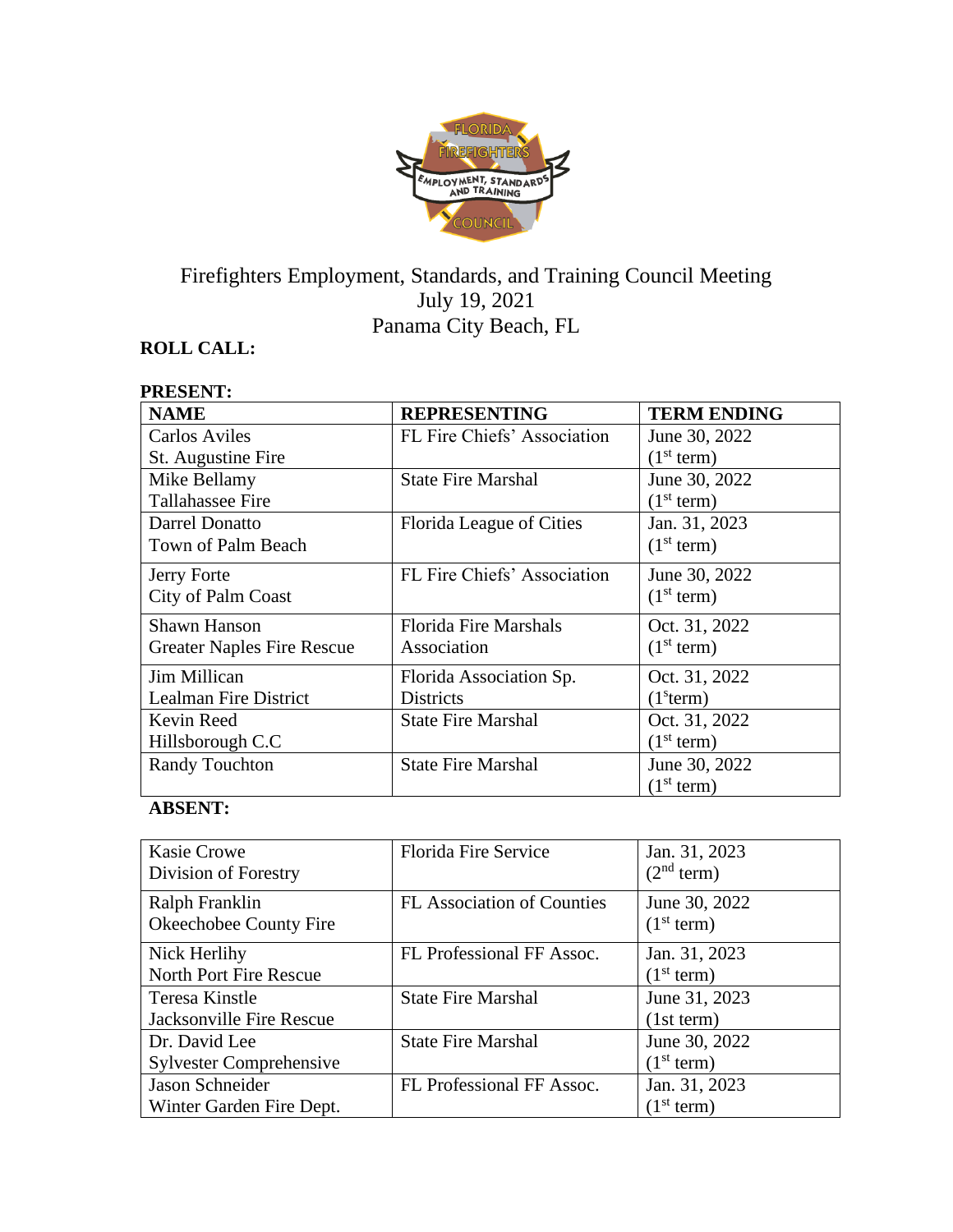The Firefighters Employment, Standards and Training Council meeting was called to order.

**On a motion duly made**, the minutes from the Firefighters Employment, Standards and Training Council held on May 6, 2021 were approved.

## **Motion carried**.

## **REMARKS:** *given by Randy Touchton, Chairman*

- Mark Harper is the new Bureau Chief of the Florida State Fire College.
- Thomas DiBernardo, due to successful legislation, has been approved for appointment to the Firefighters Employment, Standards and Training Council representing the Florida Department of Health (EMS).
- Surfside Collapse Director Halas noted that the Governor, Lt. Governor and CFO all visited the site. The State sent multiple task force teams to assist including the State Fire Marshal's Specialty Response team and Chaplains. The largest Florida US&R deployment that was not for a hurricane. Council Member Mike Bellamy stated what he and his team saw at the site.
- Thanked Chief Mike Tucker for his service at FSFC.

## **REPORT FROM DIVISION:** *given by Julius Halas, Director*

- The Council's letter of support for a new FCDICE system was sent to the CFO, the support is much appreciated.
- The Joint Council of Fire & Emergency Services also supplied a letter of support.
- It has been approved by the CFO and Deputy CFO to go into the budget and sent to the Capitol. Will keep the Council informed of any updates.
- Surfside Collapse –Dave Downey and Jeff Strickland were on site as part of our Specialty Response Team as agency representatives, they are both former leaders on Task Force 2. The new, current chief, Chief Cominsky (Miami-Dade) was the head incident command (with a full incident support team with many assets). Chief Downey and Chief Strickland were welcomed as well as their advice. Enormous support from all of the constituent groups. Hopeful for a high-level critique.
- New Assistant Director, JoAnne Rice on board beginning August.
- Will be rewriting the Assistant Superintendent position for the Florida State Fire College.